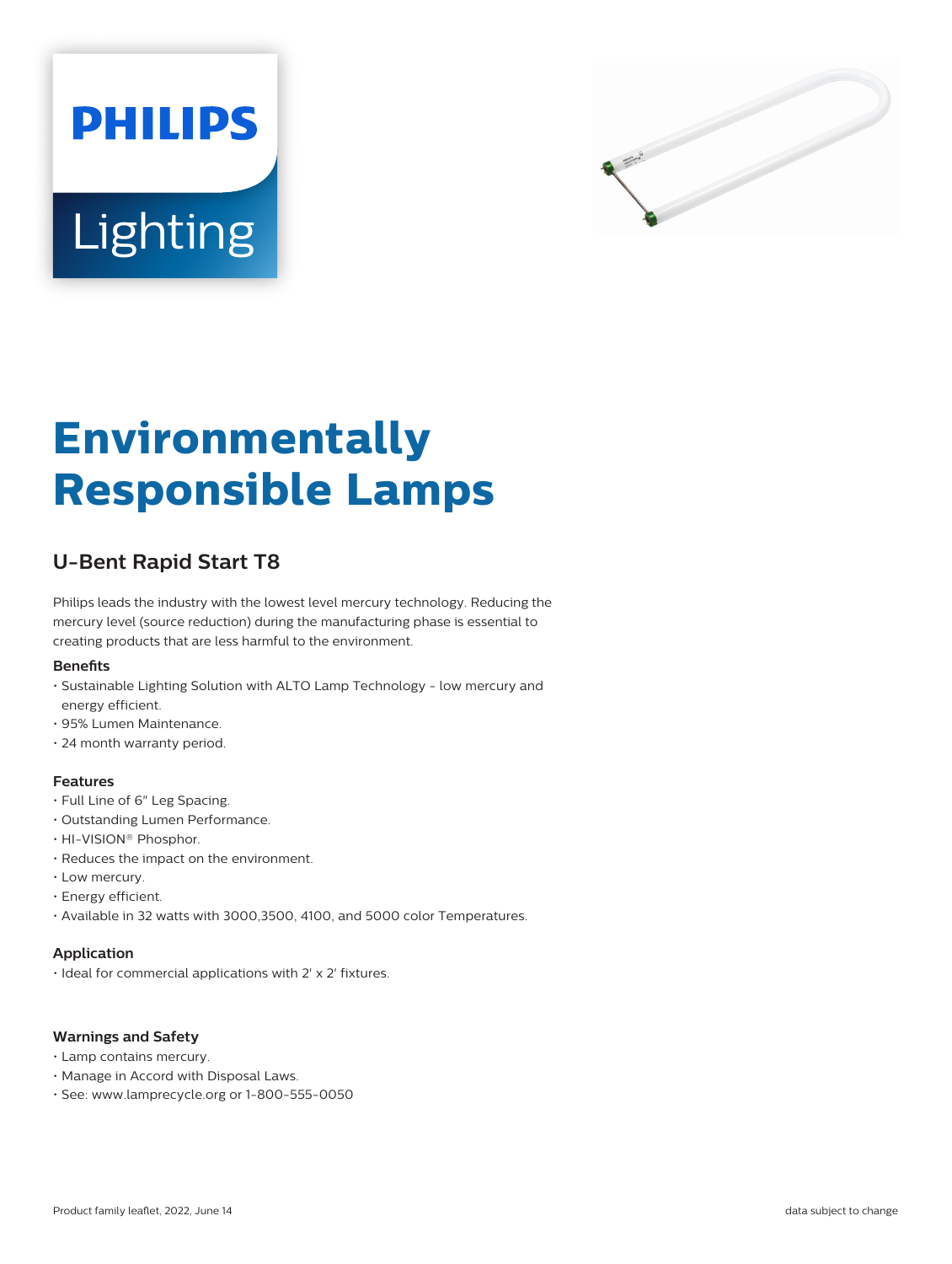# **U-Bent Rapid Start T8**

# **Versions**





**G13, T8-6U G13, T8-1 5/8 U**

# **Dimensional drawing**

| Product                  |
|--------------------------|
| FB32T8/TL841/6 ALTO 20PK |
| FB32T8/TL850/6 ALTO 20PK |
| FB32T8/TL835/6 ALTO 20PK |
| FB31T8/TL835/ALTO 15/1   |
| FB31T8/TL830/ALTO 15/1   |
| FB31T8/TL841/ALTO 15/1   |
| FB32T8/TL830/6 ALTO 20PK |

| <b>Approval and application</b> |                      |
|---------------------------------|----------------------|
| <b>Energy Saving Product</b>    | <b>Energy Saving</b> |
| Mercury (Hg) Content (Nom)      | 3.0 <sub>mg</sub>    |
|                                 |                      |
| <b>General information</b>      |                      |
| Cap-Base                        | G13                  |

# **Approval and application**

| Order Code | <b>Full Product Name</b> | Picogram Per Lumen Hour |
|------------|--------------------------|-------------------------|
| 378976     | FB32T8/TL830/6 ALTO 20PK | 59 pg/ $lm.h$           |
| 379008     | FB32T8/TL835/6 ALTO 20PK | 59 pg/ $lm.h$           |
| 379024     | FB32T8/TL841/6 ALTO 20PK | 59 pg/ $lm.h$           |
| 378802     | FB32T8/TL850/6 ALTO 20PK | $60$ pg/lm.h            |

| Order Code | <b>Full Product Name</b> | Picogram Per Lumen Hour |
|------------|--------------------------|-------------------------|
| 226712     | FB31T8/TL830/ALTO 15/1   | -                       |
| 226720     | FB31T8/TL835/ALTO 15/1   | -                       |
| 226746     | FB31T8/TL841/ALTO 15/1   | -                       |

# **Operating and electrical**

| Order Code | <b>Full Product Name</b> | Power (Nom) |
|------------|--------------------------|-------------|
| 378976     | FB32T8/TL830/6 ALTO 20PK | 32 W        |
| 379008     | FB32T8/TL835/6 ALTO 20PK | 32 W        |
| 379024     | FB32T8/TL841/6 ALTO 20PK | 32 W        |
| 378802     | FB32T8/TL850/6 ALTO 20PK | 32 W        |

| Order Code | <b>Full Product Name</b> | Power (Nom) |
|------------|--------------------------|-------------|
| 226712     | FB31T8/TL830/ALTO 15/1   | 31 W        |
| 226720     | FB31T8/TL835/ALTO 15/1   | 31 W        |
| 226746     | FB31T8/TL841/ALTO 15/1   | 31 W        |
|            |                          |             |